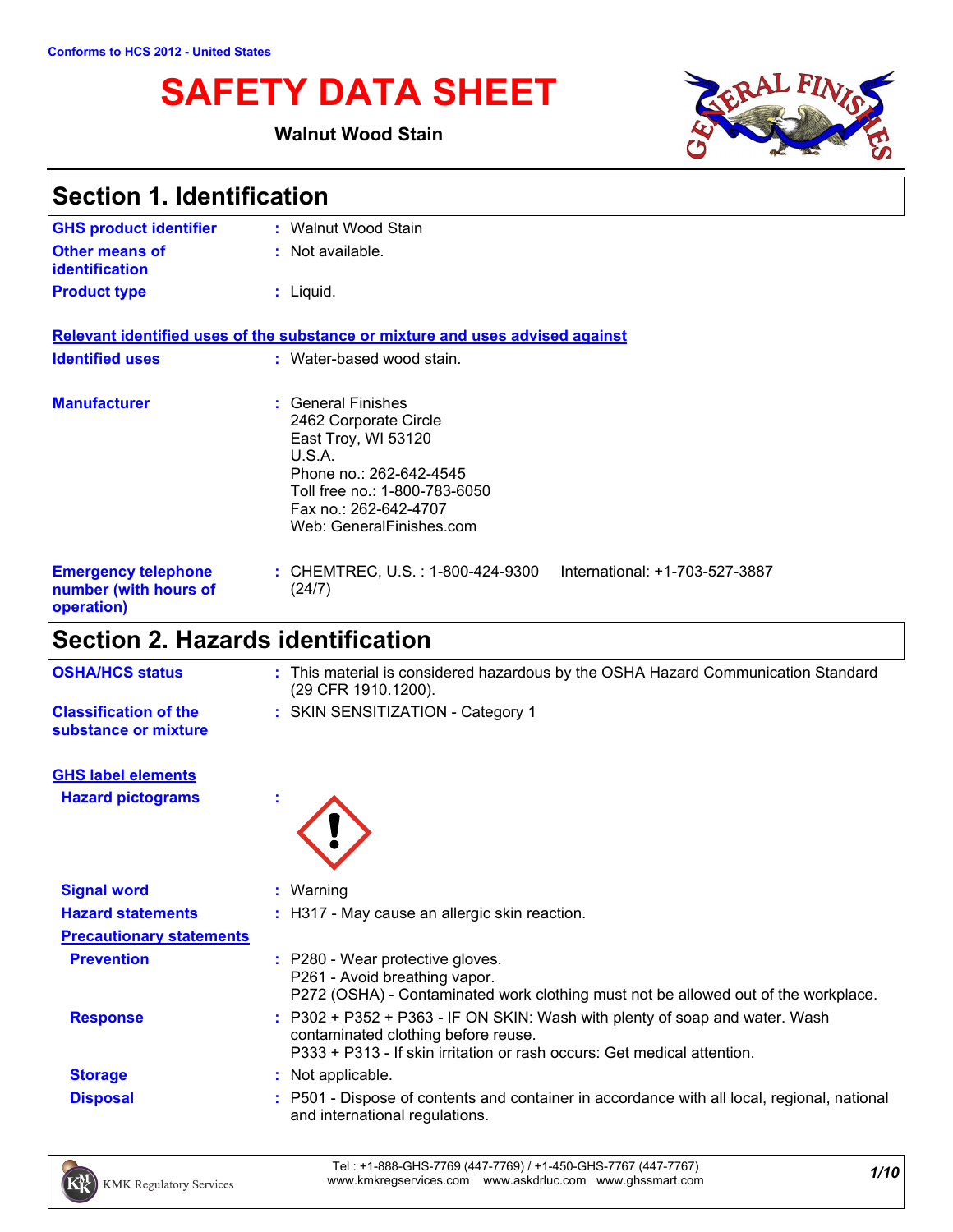

### **Section 2. Hazards identification**

**Hazards not otherwise classified**

**:** None known.

### **Section 3. Composition/information on ingredients**

| Substance/mixture     | : Mixture        |
|-----------------------|------------------|
| <b>Other means of</b> | : Not available. |
| <b>identification</b> |                  |

#### **CAS number/other identifiers**

| <b>CAS</b> number   | : Not applicable.  |
|---------------------|--------------------|
| <b>Product code</b> | $:$ Not available. |

| <b>Ingredient name</b>                                                                                                                                        |                    | <b>CAS number</b>     |  |
|---------------------------------------------------------------------------------------------------------------------------------------------------------------|--------------------|-----------------------|--|
| Propane-1,2-diol<br>-Reaction mass of: 5-Chloro-2-methyl-4-isothiazolin-3-one [EC no. 247-500-7] and 2-Methyl-2H<br>isothiazol-3-one [EC no. 220-239-6] (3:1) | 1≥3 - ≤5<br>< 0.06 | 57-55-6<br>55965-84-9 |  |

Any concentration shown as a range is to protect confidentiality or is due to batch variation.

**There are no additional ingredients present which, within the current knowledge of the supplier and in the concentrations applicable, are classified as hazardous to health or the environment and hence require reporting in this section.**

**Occupational exposure limits, if available, are listed in Section 8.**

### **Section 4. First aid measures**

#### **Description of necessary first aid measures**

| <b>Eye contact</b>  | : Immediately flush eyes with plenty of water, occasionally lifting the upper and lower<br>eyelids. Check for and remove any contact lenses. Continue to rinse for at least 20<br>minutes. Get medical attention if irritation occurs.                                                                                                                                                                                                                                                                                                                                                                                                                                                                                                                                                                                    |
|---------------------|---------------------------------------------------------------------------------------------------------------------------------------------------------------------------------------------------------------------------------------------------------------------------------------------------------------------------------------------------------------------------------------------------------------------------------------------------------------------------------------------------------------------------------------------------------------------------------------------------------------------------------------------------------------------------------------------------------------------------------------------------------------------------------------------------------------------------|
| <b>Inhalation</b>   | : Remove victim to fresh air and keep at rest in a position comfortable for breathing. If not<br>breathing, if breathing is irregular or if respiratory arrest occurs, provide artificial<br>respiration or oxygen by trained personnel. It may be dangerous to the person providing<br>aid to give mouth-to-mouth resuscitation. Get medical attention if adverse health effects<br>persist or are severe. If unconscious, place in recovery position and get medical<br>attention immediately. Maintain an open airway. Loosen tight clothing such as a collar,<br>tie, belt or waistband.                                                                                                                                                                                                                              |
| <b>Skin contact</b> | : Wash with plenty of soap and water. Wash contaminated clothing thoroughly with water<br>before removing it, or wear gloves. Continue to rinse for at least 20 minutes. Get<br>medical attention. In the event of any complaints or symptoms, avoid further exposure.<br>Wash clothing before reuse. Clean shoes thoroughly before reuse.                                                                                                                                                                                                                                                                                                                                                                                                                                                                                |
| <b>Ingestion</b>    | : Wash out mouth with water. Remove dentures if any. Remove victim to fresh air and<br>keep at rest in a position comfortable for breathing. If material has been swallowed and<br>the exposed person is conscious, give small quantities of water to drink. Stop if the<br>exposed person feels sick as vomiting may be dangerous. Do not induce vomiting<br>unless directed to do so by medical personnel. If vomiting occurs, the head should be<br>kept low so that vomit does not enter the lungs. Get medical attention if adverse health<br>effects persist or are severe. Never give anything by mouth to an unconscious person.<br>If unconscious, place in recovery position and get medical attention immediately.<br>Maintain an open airway. Loosen tight clothing such as a collar, tie, belt or waistband. |

### **Most important symptoms/effects, acute and delayed**

### **Eye contact :** No known significant effects or critical hazards. **Potential acute health effects**

- 
- **Inhalation :** No known significant effects or critical hazards.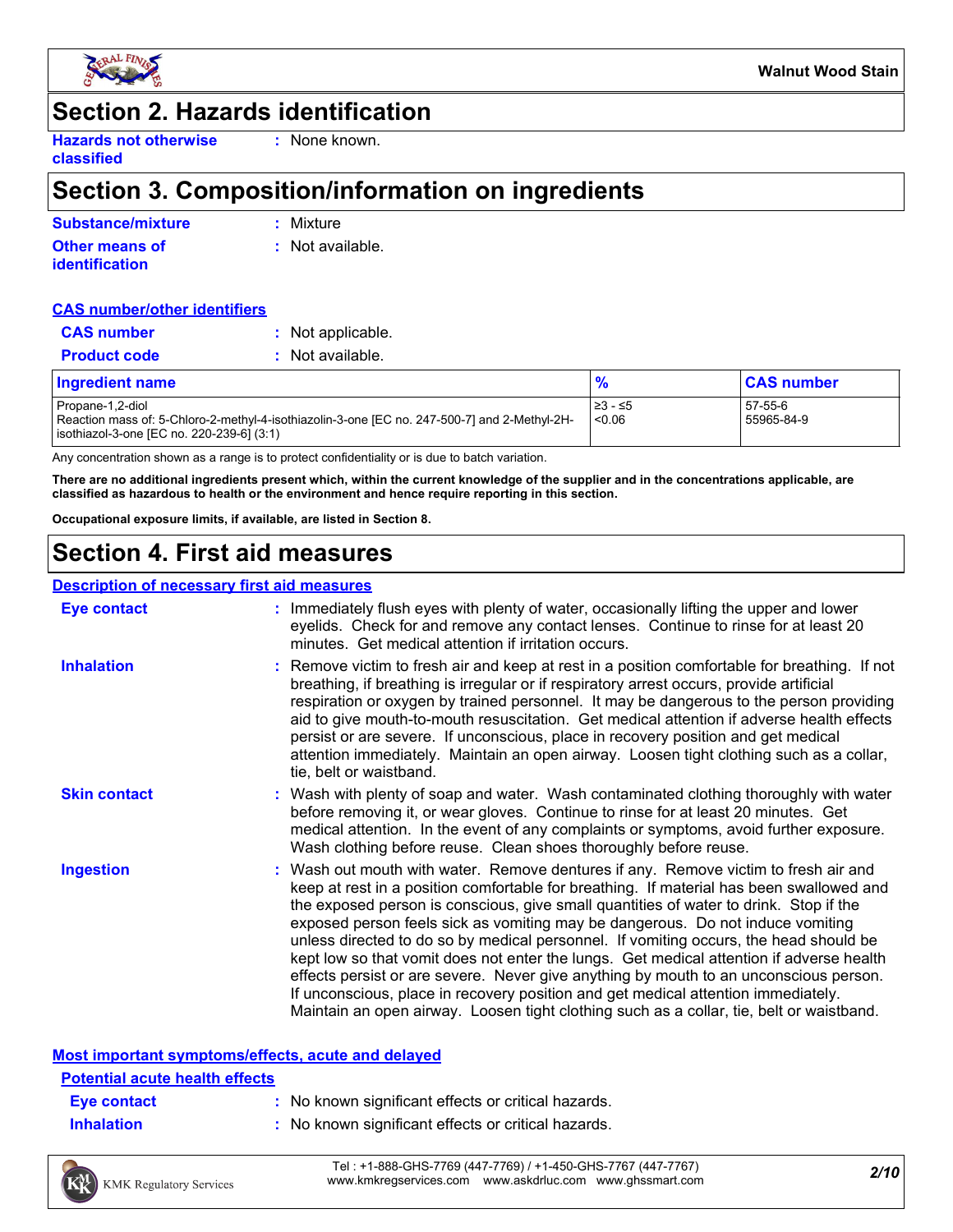

### **Section 4. First aid measures**

| <b>Skin contact</b>                 | : May cause an allergic skin reaction.                                                                                                                                                                                                                                |
|-------------------------------------|-----------------------------------------------------------------------------------------------------------------------------------------------------------------------------------------------------------------------------------------------------------------------|
| <b>Ingestion</b>                    | : No known significant effects or critical hazards.                                                                                                                                                                                                                   |
| <b>Over-exposure signs/symptoms</b> |                                                                                                                                                                                                                                                                       |
| <b>Eye contact</b>                  | : No known significant effects or critical hazards.                                                                                                                                                                                                                   |
| <b>Inhalation</b>                   | : No known significant effects or critical hazards.                                                                                                                                                                                                                   |
| <b>Skin contact</b>                 | : Adverse symptoms may include the following:<br>irritation<br>redness                                                                                                                                                                                                |
| <b>Ingestion</b>                    | : No known significant effects or critical hazards.                                                                                                                                                                                                                   |
|                                     | <u>Indication of immediate medical attention and special treatment needed, if necessary</u>                                                                                                                                                                           |
| Notes to physician                  | : Treat symptomatically. Contact poison treatment specialist immediately if large<br>quantities have been ingested or inhaled.                                                                                                                                        |
| <b>Specific treatments</b>          | : No specific treatment.                                                                                                                                                                                                                                              |
| <b>Protection of first-aiders</b>   | : No action shall be taken involving any personal risk or without suitable training. It may<br>be dangerous to the person providing aid to give mouth-to-mouth resuscitation. Wash<br>contaminated clothing thoroughly with water before removing it, or wear gloves. |
|                                     |                                                                                                                                                                                                                                                                       |

**See toxicological information (Section 11)**

### **Section 5. Fire-fighting measures**

| <b>Extinguishing media</b>                               |                                                                                                                                                                          |
|----------------------------------------------------------|--------------------------------------------------------------------------------------------------------------------------------------------------------------------------|
| <b>Suitable extinguishing</b><br>media                   | $\therefore$ In case of fire, use water spray (fog), foam, dry chemical or CO <sub>2</sub> .                                                                             |
| <b>Unsuitable extinguishing</b><br>media                 | : None known.                                                                                                                                                            |
| <b>Specific hazards arising</b><br>from the chemical     | : No specific fire or explosion hazard.                                                                                                                                  |
| <b>Hazardous thermal</b><br>decomposition products       | : Decomposition products may include the following materials:<br>carbon dioxide<br>carbon monoxide                                                                       |
| <b>Special protective actions</b><br>for fire-fighters   | : No special measures are required.                                                                                                                                      |
| <b>Special protective</b><br>equipment for fire-fighters | : Fire-fighters should wear appropriate protective equipment and self-contained breathing<br>apparatus (SCBA) with a full face-piece operated in positive pressure mode. |

### **Section 6. Accidental release measures**

**Personal precautions, protective equipment and emergency procedures**

| <b>For non-emergency</b><br>personnel | : No action shall be taken involving any personal risk or without suitable training. Keep<br>unnecessary and unprotected personnel from entering. Do not touch or walk through<br>spilled material. Avoid breathing vapor or mist. Provide adequate ventilation. Wear<br>appropriate respirator when ventilation is inadequate. Put on appropriate personal<br>protective equipment. |
|---------------------------------------|--------------------------------------------------------------------------------------------------------------------------------------------------------------------------------------------------------------------------------------------------------------------------------------------------------------------------------------------------------------------------------------|
| For emergency responders              | : If specialized clothing is required to deal with the spillage, take note of any information in<br>Section 8 on suitable and unsuitable materials. See also the information in "For non-<br>emergency personnel".                                                                                                                                                                   |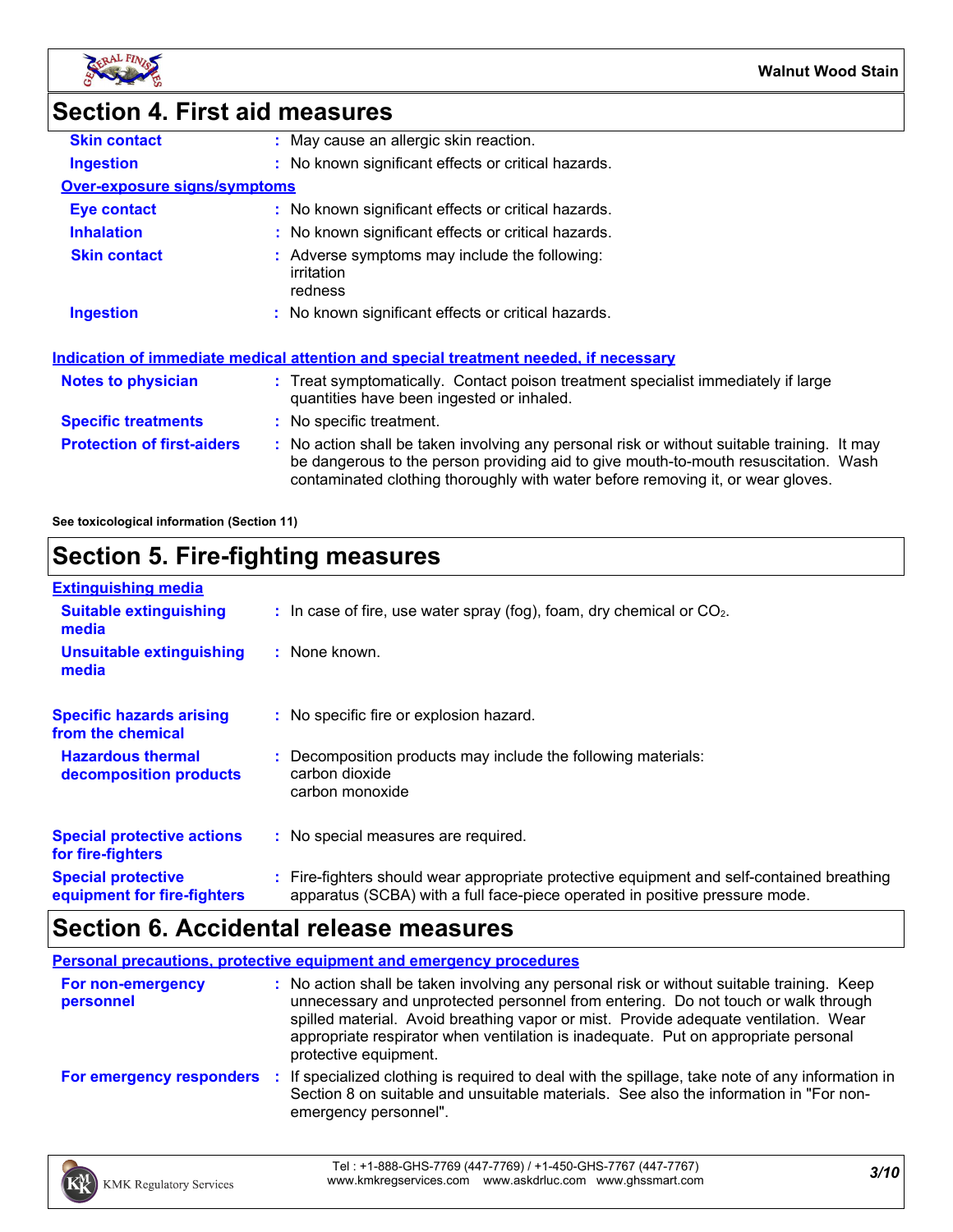

### **Section 6. Accidental release measures**

| <b>Environmental precautions</b>                             | Avoid dispersal of spilled material and runoff and contact with soil, waterways, drains<br>and sewers. Inform the relevant authorities if the product has caused environmental<br>pollution (sewers, waterways, soil or air).                                                                                                                                                                                                                                                                                                                                                                                                                                                                                |
|--------------------------------------------------------------|--------------------------------------------------------------------------------------------------------------------------------------------------------------------------------------------------------------------------------------------------------------------------------------------------------------------------------------------------------------------------------------------------------------------------------------------------------------------------------------------------------------------------------------------------------------------------------------------------------------------------------------------------------------------------------------------------------------|
| <b>Methods and materials for containment and cleaning up</b> |                                                                                                                                                                                                                                                                                                                                                                                                                                                                                                                                                                                                                                                                                                              |
| <b>Small spill</b>                                           | : Stop leak if without risk. Move containers from spill area. Dilute with water and mop up<br>if water-soluble. Alternatively, or if water-insoluble, absorb with an inert dry material and<br>place in an appropriate waste disposal container. Dispose of via a licensed waste<br>disposal contractor.                                                                                                                                                                                                                                                                                                                                                                                                     |
| <b>Large spill</b>                                           | : Stop leak if without risk. Move containers from spill area. Approach release from<br>upwind. Prevent entry into sewers, water courses, basements or confined areas. Wash<br>spillages into an effluent treatment plant or proceed as follows. Contain and collect<br>spillage with non-combustible, absorbent material e.g. sand, earth, vermiculite or<br>diatomaceous earth and place in container for disposal according to local regulations<br>(see Section 13). Dispose of via a licensed waste disposal contractor. Contaminated<br>absorbent material may pose the same hazard as the spilled product. Note: see Section<br>1 for emergency contact information and Section 13 for waste disposal. |

### **Section 7. Handling and storage**

| <b>Precautions for safe handling</b>                                      |                                                                                                                                                                                                                                                                                                                                                                                                                                                                                                                              |
|---------------------------------------------------------------------------|------------------------------------------------------------------------------------------------------------------------------------------------------------------------------------------------------------------------------------------------------------------------------------------------------------------------------------------------------------------------------------------------------------------------------------------------------------------------------------------------------------------------------|
| <b>Protective measures</b>                                                | : Put on appropriate personal protective equipment (see Section 8). Persons with a<br>history of skin sensitization problems should not be employed in any process in which<br>this product is used. Do not get in eyes or on skin or clothing. Do not ingest. Avoid<br>breathing vapor or mist. Keep in the original container or an approved alternative made<br>from a compatible material, kept tightly closed when not in use. Empty containers retain<br>product residue and can be hazardous. Do not reuse container. |
| <b>Advice on general</b><br>occupational hygiene                          | : Eating, drinking and smoking should be prohibited in areas where this material is<br>handled, stored and processed. Workers should wash hands and face before eating,<br>drinking and smoking. See also Section 8 for additional information on hygiene<br>measures.                                                                                                                                                                                                                                                       |
| <b>Conditions for safe storage,</b><br>including any<br>incompatibilities | : Store in accordance with local regulations. Store in original container protected from<br>direct sunlight in a dry, cool and well-ventilated area, away from incompatible materials<br>(see Section 10) and food and drink. Keep container tightly closed and sealed until<br>ready for use. Containers that have been opened must be carefully resealed and kept<br>upright to prevent leakage. Do not store in unlabeled containers. Use appropriate<br>containment to avoid environmental contamination.                |

## **Section 8. Exposure controls/personal protection**

#### **Control parameters**

#### **Occupational exposure limits**

| <b>Ingredient name</b>                                               | <b>Exposure limits</b>              |
|----------------------------------------------------------------------|-------------------------------------|
| Propane-1,2-diol                                                     | AIHA WEEL (United States, 10/2011). |
| Reaction mass of: 5-Chloro-2-methyl-4-isothiazolin-3-one [EC no.     | TWA: $10 \text{ mg/m}^3$ 8 hours.   |
| 247-500-71 and 2-Methyl-2H-isothiazol-3-one [EC no. 220-239-6] (3:1) | None.                               |

| <b>Appropriate engineering</b><br><b>controls</b> | : Good general ventilation should be sufficient to control worker exposure to airborne<br>contaminants.                                                          |  |
|---------------------------------------------------|------------------------------------------------------------------------------------------------------------------------------------------------------------------|--|
| <b>Environmental exposure</b><br><b>controls</b>  | : Emissions from ventilation or work process equipment should be checked to ensure<br>they comply with the requirements of environmental protection legislation. |  |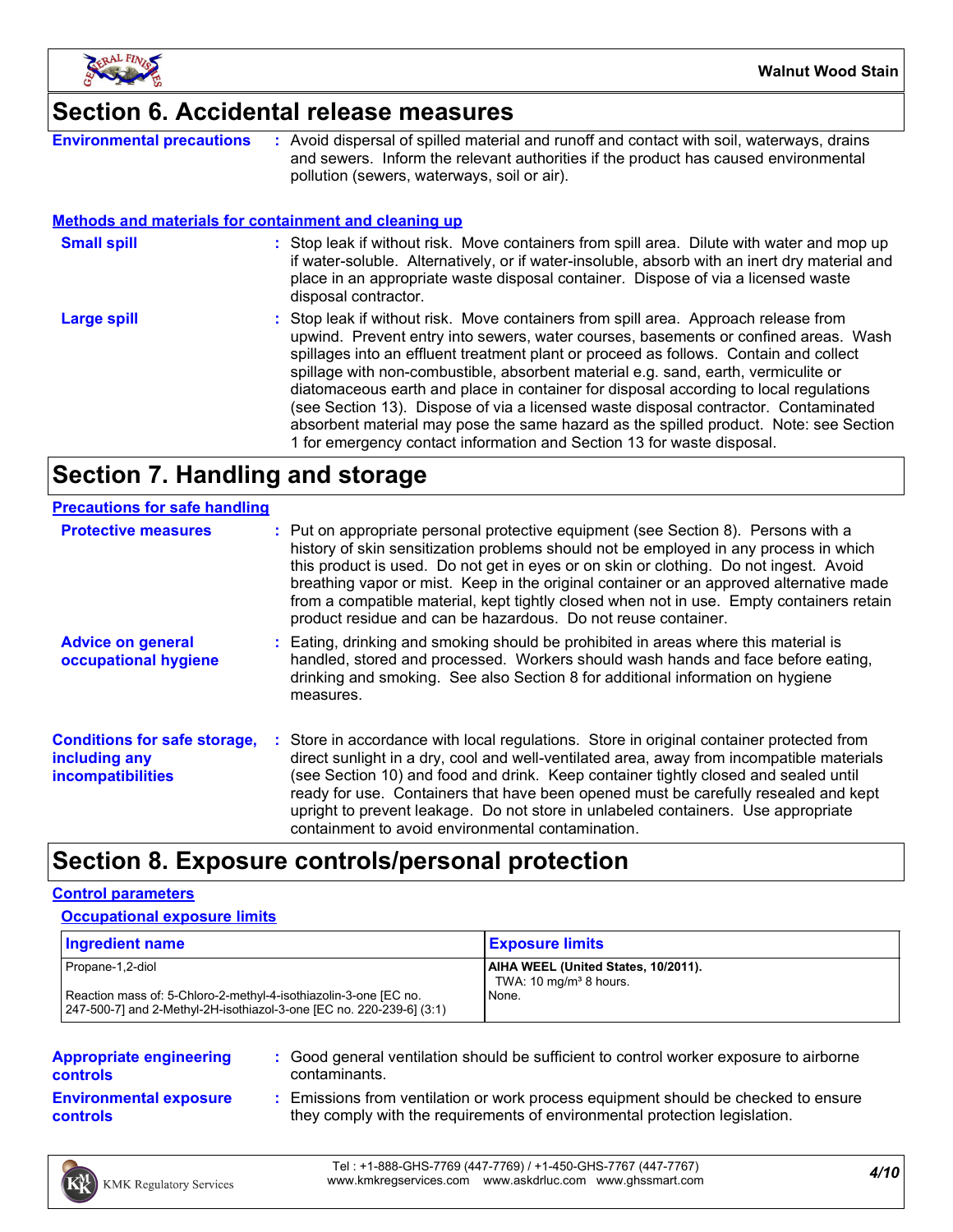

### **Section 8. Exposure controls/personal protection**

#### **Individual protection measures**

| <b>Hygiene measures</b>       | : Wash hands, forearms and face thoroughly after handling chemical products, before<br>eating, smoking and using the lavatory and at the end of the working period.<br>Appropriate techniques should be used to remove potentially contaminated clothing.<br>Contaminated work clothing should not be allowed out of the workplace. Wash<br>contaminated clothing before reusing. Ensure that eyewash stations and safety<br>showers are close to the workstation location.                                                                                                                                          |
|-------------------------------|----------------------------------------------------------------------------------------------------------------------------------------------------------------------------------------------------------------------------------------------------------------------------------------------------------------------------------------------------------------------------------------------------------------------------------------------------------------------------------------------------------------------------------------------------------------------------------------------------------------------|
| <b>Eye/face protection</b>    | : Safety eyewear complying with an approved standard should be used when a risk<br>assessment indicates this is necessary to avoid exposure to liquid splashes, mists,<br>gases or dusts. If contact is possible, the following protection should be worn, unless<br>the assessment indicates a higher degree of protection: safety glasses with side-shields.                                                                                                                                                                                                                                                       |
| <b>Skin protection</b>        |                                                                                                                                                                                                                                                                                                                                                                                                                                                                                                                                                                                                                      |
| <b>Hand protection</b>        | Chemical-resistant, impervious gloves complying with an approved standard should be<br>worn at all times when handling chemical products if a risk assessment indicates this is<br>necessary. Considering the parameters specified by the glove manufacturer, check<br>during use that the gloves are still retaining their protective properties. It should be<br>noted that the time to breakthrough for any glove material may be different for different<br>glove manufacturers. In the case of mixtures, consisting of several substances, the<br>protection time of the gloves cannot be accurately estimated. |
| <b>Body protection</b>        | : Personal protective equipment for the body should be selected based on the task being<br>performed and the risks involved and should be approved by a specialist before<br>handling this product.                                                                                                                                                                                                                                                                                                                                                                                                                  |
| <b>Other skin protection</b>  | : Appropriate footwear and any additional skin protection measures should be selected<br>based on the task being performed and the risks involved and should be approved by a<br>specialist before handling this product.                                                                                                                                                                                                                                                                                                                                                                                            |
| <b>Respiratory protection</b> | Based on the hazard and potential for exposure, select a respirator that meets the<br>appropriate standard or certification. Respirators must be used according to a<br>respiratory protection program to ensure proper fitting, training, and other important<br>aspects of use.                                                                                                                                                                                                                                                                                                                                    |

## **Section 9. Physical and chemical properties**

| <b>Appearance</b>                                 |                                                                        |
|---------------------------------------------------|------------------------------------------------------------------------|
| <b>Physical state</b>                             | : Liquid. [Viscous.]                                                   |
| <b>Color</b>                                      | : Brown.                                                               |
| <b>Odor</b>                                       | $:$ Not available.                                                     |
| <b>Odor threshold</b>                             | : Not available.                                                       |
| pH                                                | : 8 to 9                                                               |
| <b>Melting point</b>                              | : Not available.                                                       |
| <b>Boiling point</b>                              | : Not available.                                                       |
| <b>Flash point</b>                                | : Not available.                                                       |
| <b>Evaporation rate</b>                           | : Not available.                                                       |
| <b>Flammability (solid, gas)</b>                  | : Not available.                                                       |
| Lower and upper explosive<br>(flammable) limits   | : Not available.                                                       |
| <b>Vapor pressure</b>                             | : Not available.                                                       |
| <b>Vapor density</b>                              | : Not available.                                                       |
| <b>Relative density</b>                           | : 1.03                                                                 |
| <b>Solubility</b>                                 | : Easily soluble in the following materials: cold water and hot water. |
| <b>Partition coefficient: n-</b><br>octanol/water | : Not available.                                                       |



*5/10* Tel : +1-888-GHS-7769 (447-7769) / +1-450-GHS-7767 (447-7767) www.kmkregservices.com www.askdrluc.com www.ghssmart.com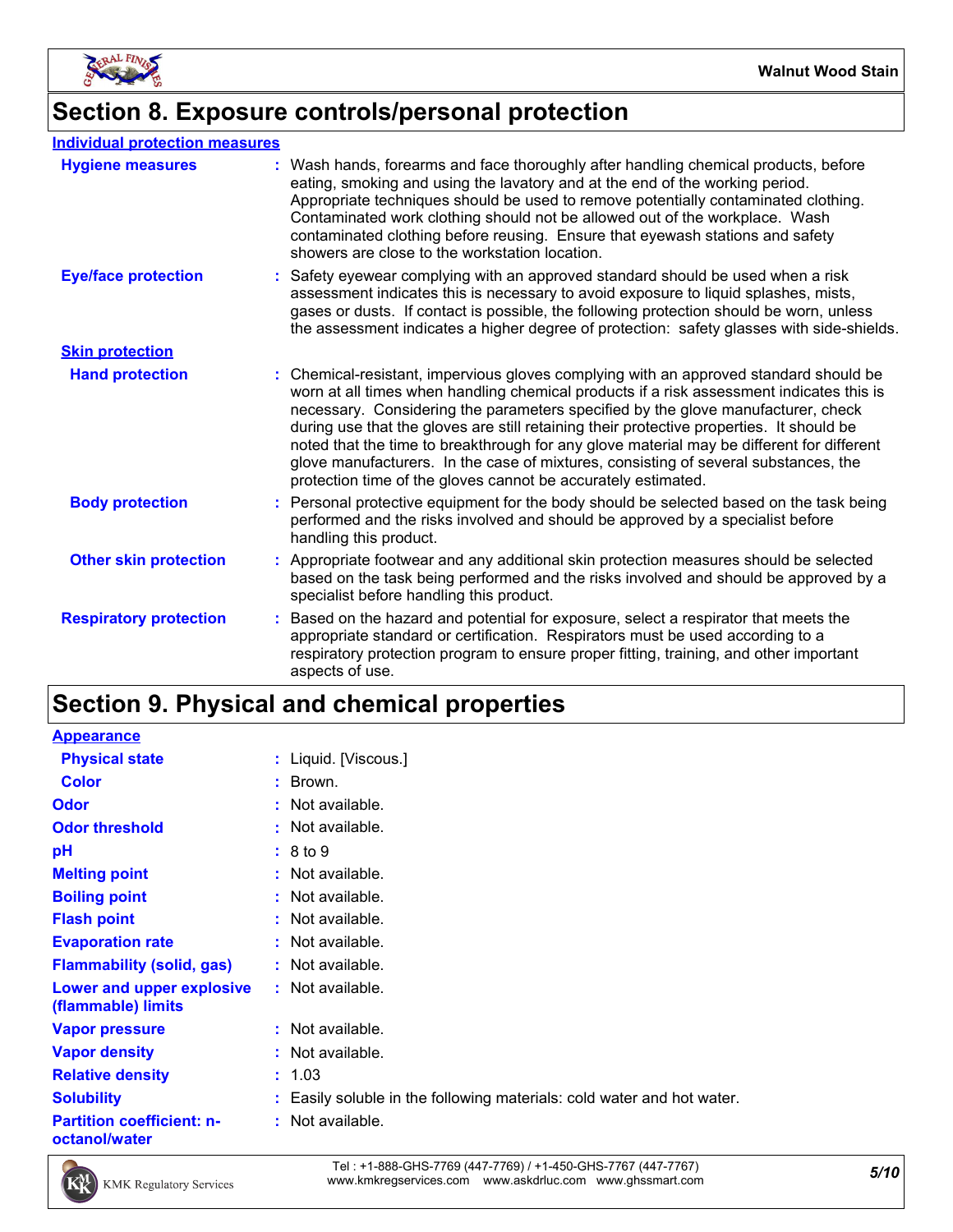

### **Section 9. Physical and chemical properties**

| <b>Auto-ignition temperature</b>                  | : Not available. |
|---------------------------------------------------|------------------|
| <b>Decomposition temperature : Not available.</b> |                  |
| <b>Viscosity</b>                                  | : Not available. |
| <b>VOC content</b>                                | : $174.976$ g/L  |

### **Section 10. Stability and reactivity**

| <b>Reactivity</b>                            | : No specific test data related to reactivity available for this product or its ingredients.              |
|----------------------------------------------|-----------------------------------------------------------------------------------------------------------|
| <b>Chemical stability</b>                    | : The product is stable.                                                                                  |
| <b>Possibility of hazardous</b><br>reactions | : Under normal conditions of storage and use, hazardous reactions will not occur.                         |
| <b>Conditions to avoid</b>                   | : Protect from freezing.                                                                                  |
| Incompatible materials                       | : Reactive or incompatible with the following materials: oxidizing materials.                             |
| <b>Hazardous decomposition</b><br>products   | : Under normal conditions of storage and use, hazardous decomposition products should<br>not be produced. |

### **Section 11. Toxicological information**

### **Information on toxicological effects**

#### **Acute toxicity**

| <b>Product/ingredient name</b>                                                                                                                                                      | <b>Result</b>            | <b>Species</b>       | <b>Dose</b>                          | <b>Exposure</b> |
|-------------------------------------------------------------------------------------------------------------------------------------------------------------------------------------|--------------------------|----------------------|--------------------------------------|-----------------|
| Propane-1,2-diol<br>Reaction mass of: 5-Chloro-2-methyl-   LD50 Oral<br>4-isothiazolin-3-one [EC no.<br>247-500-7] and 2-Methyl-2H-<br>isothiazol-3-one [EC no. 220-239-6]<br>(3:1) | LD50 Dermal<br>LD50 Oral | Rabbit<br>Rat<br>Rat | 20800 mg/kg<br>$20$ g/kg<br>53 mg/kg |                 |

#### **Irritation/Corrosion**

| <b>Product/ingredient name</b> | <b>Result</b>                                 | <b>Species</b>   | <b>Score</b> | <b>Exposure</b>               | <b>Observation</b> |
|--------------------------------|-----------------------------------------------|------------------|--------------|-------------------------------|--------------------|
| Propane-1.2-diol               | Eves - Mild irritant<br>LEves - Mild irritant | Rabbit<br>Rabbit |              | 24 hours 500 mg   -<br>100 mg |                    |

#### **Sensitization**

There is no data available.

#### **Mutagenicity**

There is no data available.

#### **Carcinogenicity**

There is no data available.

#### **Reproductive toxicity**

There is no data available.

#### **Teratogenicity**

There is no data available.

#### **Specific target organ toxicity (single exposure)**

There is no data available.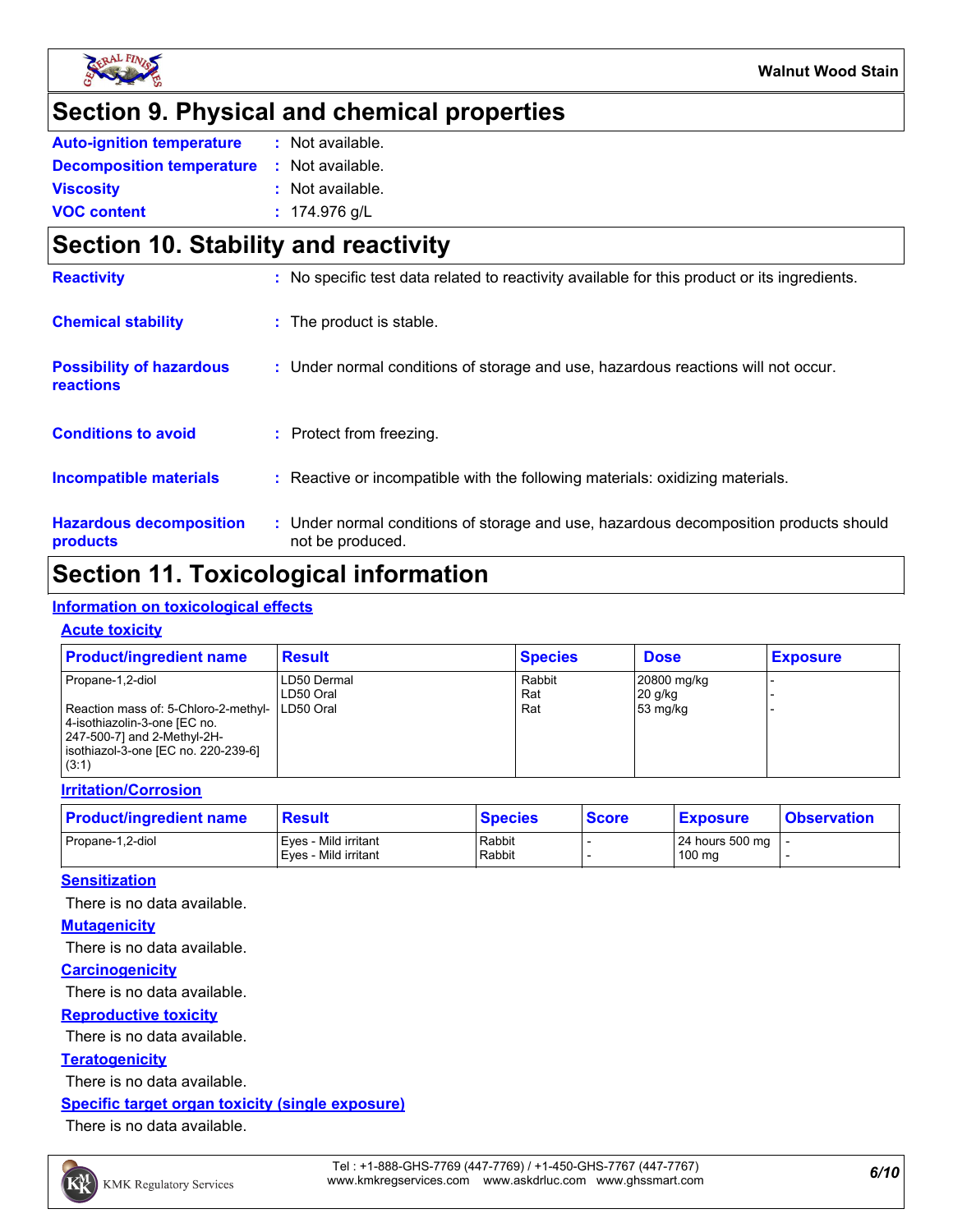

## **Section 11. Toxicological information**

| Specific target organ toxicity (repeated exposure) |
|----------------------------------------------------|
|----------------------------------------------------|

There is no data available.

#### **Aspiration hazard**

There is no data available.

| <b>Information on the likely</b><br>routes of exposure | : Dermal contact. Eye contact. Inhalation. Ingestion. |
|--------------------------------------------------------|-------------------------------------------------------|
| <b>Potential acute health effects</b>                  |                                                       |
| <b>Eye contact</b>                                     | : No known significant effects or critical hazards.   |
| <b>Inhalation</b>                                      | : No known significant effects or critical hazards.   |
| <b>Skin contact</b>                                    | : May cause an allergic skin reaction.                |
| <b>Ingestion</b>                                       | : No known significant effects or critical hazards.   |

|                            | <b>Symptoms related to the physical, chemical and toxicological characteristics</b>      |
|----------------------------|------------------------------------------------------------------------------------------|
| <b>Eye contact</b>         | : No known significant effects or critical hazards.                                      |
| <b>Inhalation</b>          | : No known significant effects or critical hazards.                                      |
| <b>Skin contact</b>        | : Adverse symptoms may include the following:<br>irritation<br>redness                   |
| Ingestion                  | : No known significant effects or critical hazards.                                      |
| <b>Short term exposure</b> | Delayed and immediate effects and also chronic effects from short and long term exposure |

| <b>ONOR IGHT GANUSULG</b>                    |                                                                                                          |
|----------------------------------------------|----------------------------------------------------------------------------------------------------------|
| <b>Potential immediate</b><br><b>effects</b> | : No known significant effects or critical hazards.                                                      |
| <b>Potential delayed effects</b>             | : No known significant effects or critical hazards.                                                      |
| <b>Long term exposure</b>                    |                                                                                                          |
| <b>Potential immediate</b><br><b>effects</b> | : No known significant effects or critical hazards.                                                      |
| <b>Potential delayed effects</b>             | : No known significant effects or critical hazards.                                                      |
| <b>Potential chronic health effects</b>      |                                                                                                          |
| <b>General</b>                               | : Once sensitized, a severe allergic reaction may occur when subsequently exposed to<br>very low levels. |
| <b>Carcinogenicity</b>                       | : No known significant effects or critical hazards.                                                      |
| <b>Mutagenicity</b>                          | : No known significant effects or critical hazards.                                                      |
| <b>Teratogenicity</b>                        | : No known significant effects or critical hazards.                                                      |
| <b>Developmental effects</b>                 | : No known significant effects or critical hazards.                                                      |
| <b>Fertility effects</b>                     | : No known significant effects or critical hazards.                                                      |

#### **Numerical measures of toxicity**

**Acute toxicity estimates**

There is no data available.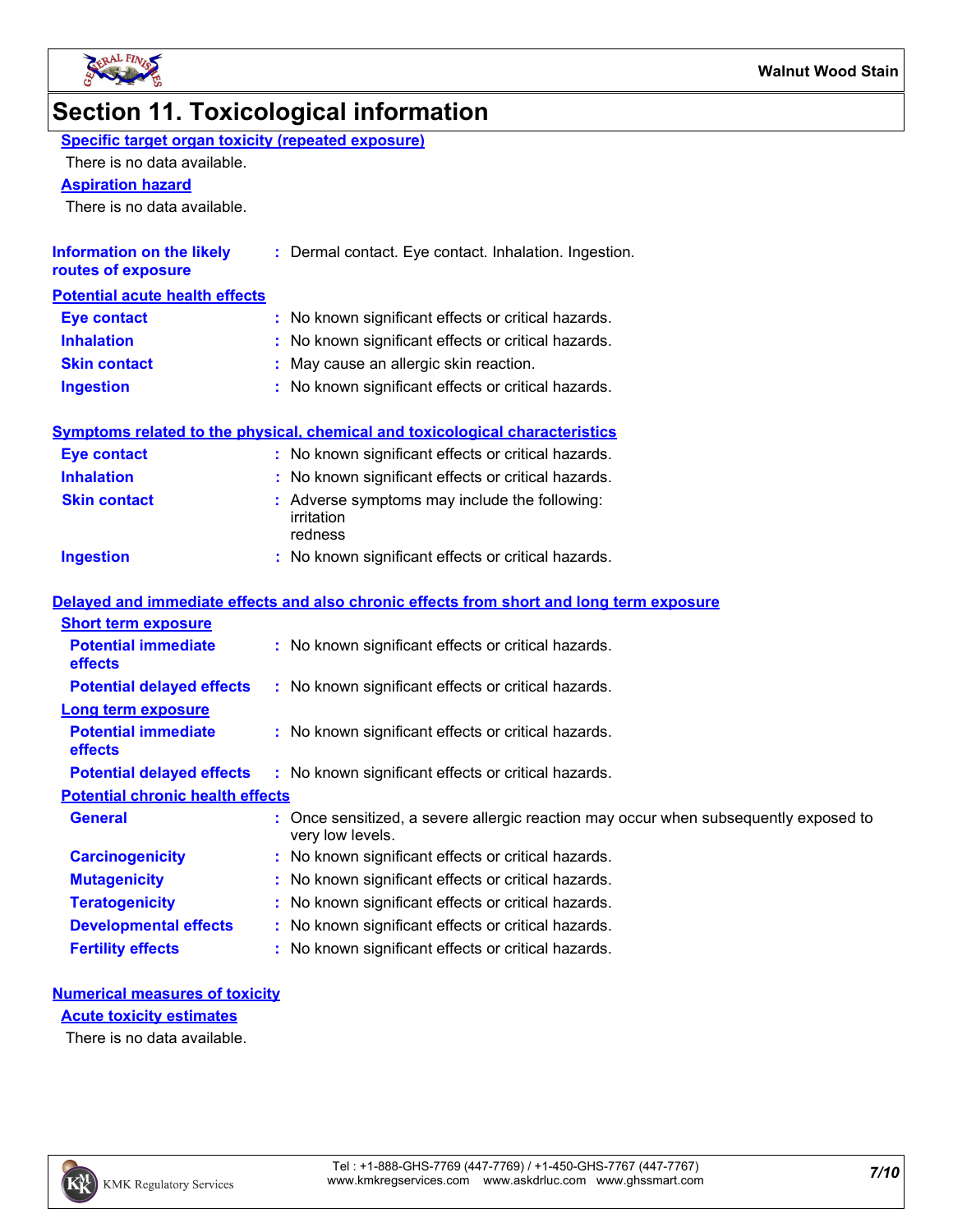

### **Section 12. Ecological information**

#### **Toxicity**

| <b>Product/ingredient name</b> | <b>Result</b>                       | <b>Species</b>                    | <b>Exposure</b> |
|--------------------------------|-------------------------------------|-----------------------------------|-----------------|
| Propane-1,2-diol               | Acute EC50 >110 ppm Fresh water     | Daphnia - Daphnia magna           | 48 hours        |
|                                | Acute LC50 1020000 µg/L Fresh water | Crustaceans - Ceriodaphnia dubia  | 48 hours        |
|                                | Acute LC50 710000 µg/L Fresh water  | <b>Fish - Pimephales promelas</b> | 96 hours        |

#### **Persistence and degradability**

There is no data available.

#### **Bioaccumulative potential**

| <b>Product/ingredient name</b> | $\mathsf{LogP}_\mathsf{ow}$ | <b>BCF</b> | <b>Potential</b> |
|--------------------------------|-----------------------------|------------|------------------|
| Propane-1,2-diol               | $-1.07$                     |            | low              |

#### **Mobility in soil**

**Soil/water partition coefficient (KOC) :** Not available.

| <b>Other adverse effects</b> | ' No known significant effects or critical hazards. |  |
|------------------------------|-----------------------------------------------------|--|
|------------------------------|-----------------------------------------------------|--|

### **Section 13. Disposal considerations**

#### The generation of waste should be avoided or minimized wherever possible. Disposal of this product, solutions and any by-products should comply with the requirements of environmental protection and waste disposal legislation and any regional local authority requirements. Dispose of surplus and non-recyclable products via a licensed waste disposal contractor. Waste should not be disposed of untreated to the sewer unless fully compliant with the requirements of all authorities with jurisdiction. Waste packaging should be recycled. Incineration or landfill should only be considered when recycling is not feasible. This material and its container must be disposed of in a safe way. Care should be taken when handling empty containers that have not been cleaned or rinsed out. Empty containers or liners may retain some product residues. Avoid dispersal of spilled material and runoff and contact with soil, waterways, drains and sewers. **Disposal methods :**

### **Section 14. Transport information**

|                                      | <b>DOT Classification</b> | <b>IMDG</b>              | <b>IATA</b>    |
|--------------------------------------|---------------------------|--------------------------|----------------|
| <b>UN number</b>                     | Not regulated.            | Not regulated.           | Not regulated. |
| <b>UN proper</b><br>shipping name    |                           | $\overline{\phantom{a}}$ |                |
| <b>Transport</b><br>hazard class(es) |                           |                          |                |
| <b>Packing group</b>                 | $\blacksquare$            |                          |                |
| <b>Environmental</b><br>hazards      | No.                       | No.                      | No.            |
|                                      |                           |                          |                |

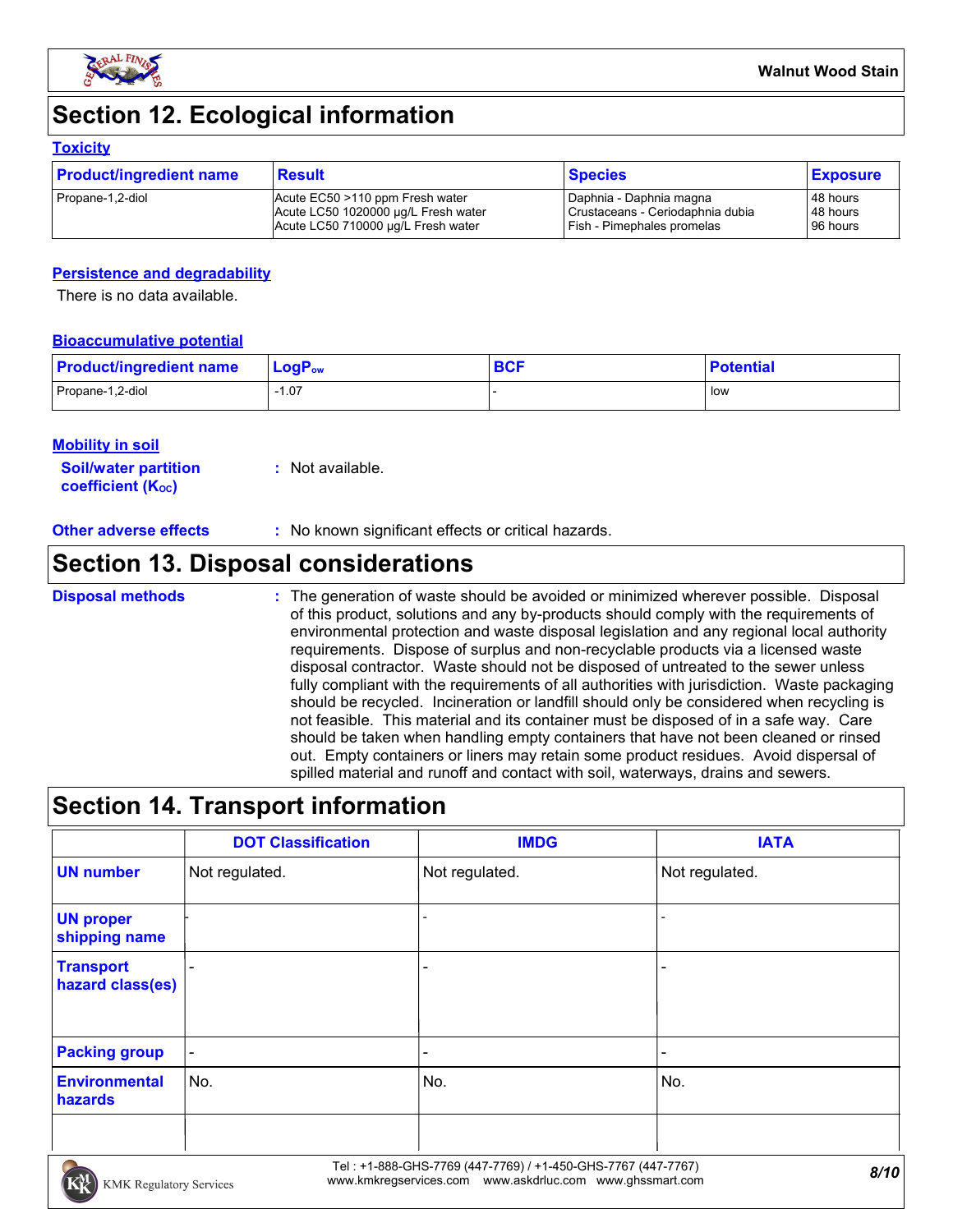

### **Section 14. Transport information**

**Additional information**

**AERG :** Not applicable.

#### **Special precautions for user Transport within user's premises:** always transport in closed containers that are **:** upright and secure. Ensure that persons transporting the product know what to do in the event of an accident or spillage.

### **Section 15. Regulatory information**

| <b>U.S. Federal regulations</b>                                                   | : TSCA 8(a) PAIR: Poly(oxy-1,2-ethanediyl), $\alpha$ -[4-(1,1,3,3-tetramethylbutyl)phenyl]- $\omega$ -<br>hydroxy- |
|-----------------------------------------------------------------------------------|--------------------------------------------------------------------------------------------------------------------|
|                                                                                   | <b>TSCA 8(a) CDR Exempt/Partial exemption: Not determined</b>                                                      |
|                                                                                   | <b>Commerce control list precursor: 2,2',2"-Nitrilotriethanol</b>                                                  |
|                                                                                   | <b>United States inventory (TSCA 8b)</b> : All components are listed or exempted.                                  |
|                                                                                   | Clean Water Act (CWA) 311: Propionic acid; Propylene oxide                                                         |
| <b>Clean Air Act Section 112</b><br>(b) Hazardous Air<br><b>Pollutants (HAPs)</b> | : Listed                                                                                                           |
| <b>Clean Air Act Section 602</b><br><b>Class I Substances</b>                     | : Not listed                                                                                                       |
| <b>Clean Air Act Section 602</b><br><b>Class II Substances</b>                    | : Not listed                                                                                                       |
| <b>DEA List I Chemicals</b><br>(Precursor Chemicals)                              | : Not listed                                                                                                       |
| <b>DEA List II Chemicals</b><br>(Essential Chemicals)                             | : Not listed                                                                                                       |
| <b>SARA 302/304</b>                                                               |                                                                                                                    |

#### **Composition/information on ingredients**

|                                                |                           |                      | <b>SARA 302 TPQ</b>   |                 | <b>SARA 304 RQ</b> |              |
|------------------------------------------------|---------------------------|----------------------|-----------------------|-----------------|--------------------|--------------|
| <b>Name</b>                                    | $\frac{9}{6}$             | <b>EHS</b>           | (lbs)                 | (gallons)       | (lbs)              | (gallons)    |
| Hydrazine<br>Ethylene oxide<br>Propylene oxide | < 0.001<br>< 0.1<br>< 0.1 | Yes.<br>Yes.<br>Yes. | 1000<br>1000<br>10000 | 119.9<br>1444.3 | 10<br>100          | 0.12<br>14.4 |

**SARA 304 RQ :** 3853496.8 lbs / 1749487.6 kg [448704.6 gal / 1698531.6 L]

#### **SARA 311/312**

**Classification :** Immediate (acute) health hazard

### **Composition/information on ingredients**

| <b>Name</b>                                                                                                                                                         | $\frac{9}{6}$     | <b>Fire</b> | <b>Sudden</b><br><b>hazard</b> release of<br><b>pressure</b> | <b>Reactive</b> | Immediate<br>(acute)<br>health<br>hazard | <b>Delayed</b><br>(chronic)<br>health<br>hazard |
|---------------------------------------------------------------------------------------------------------------------------------------------------------------------|-------------------|-------------|--------------------------------------------------------------|-----------------|------------------------------------------|-------------------------------------------------|
| Propane-1,2-diol<br>Reaction mass of: 5-Chloro-2-methyl-<br>4-isothiazolin-3-one [EC no. 247-500-7]<br>and 2-Methyl-2H-isothiazol-3-one [EC no.<br>220-239-61 (3:1) | 23 - ≤5<br>< 0.06 | No.<br>No.  | No.<br>No.                                                   | No.<br>No.      | Yes.<br>Yes.                             | No.<br>No.                                      |



*9/10* Tel : +1-888-GHS-7769 (447-7769) / +1-450-GHS-7767 (447-7767) www.kmkregservices.com www.askdrluc.com www.ghssmart.com